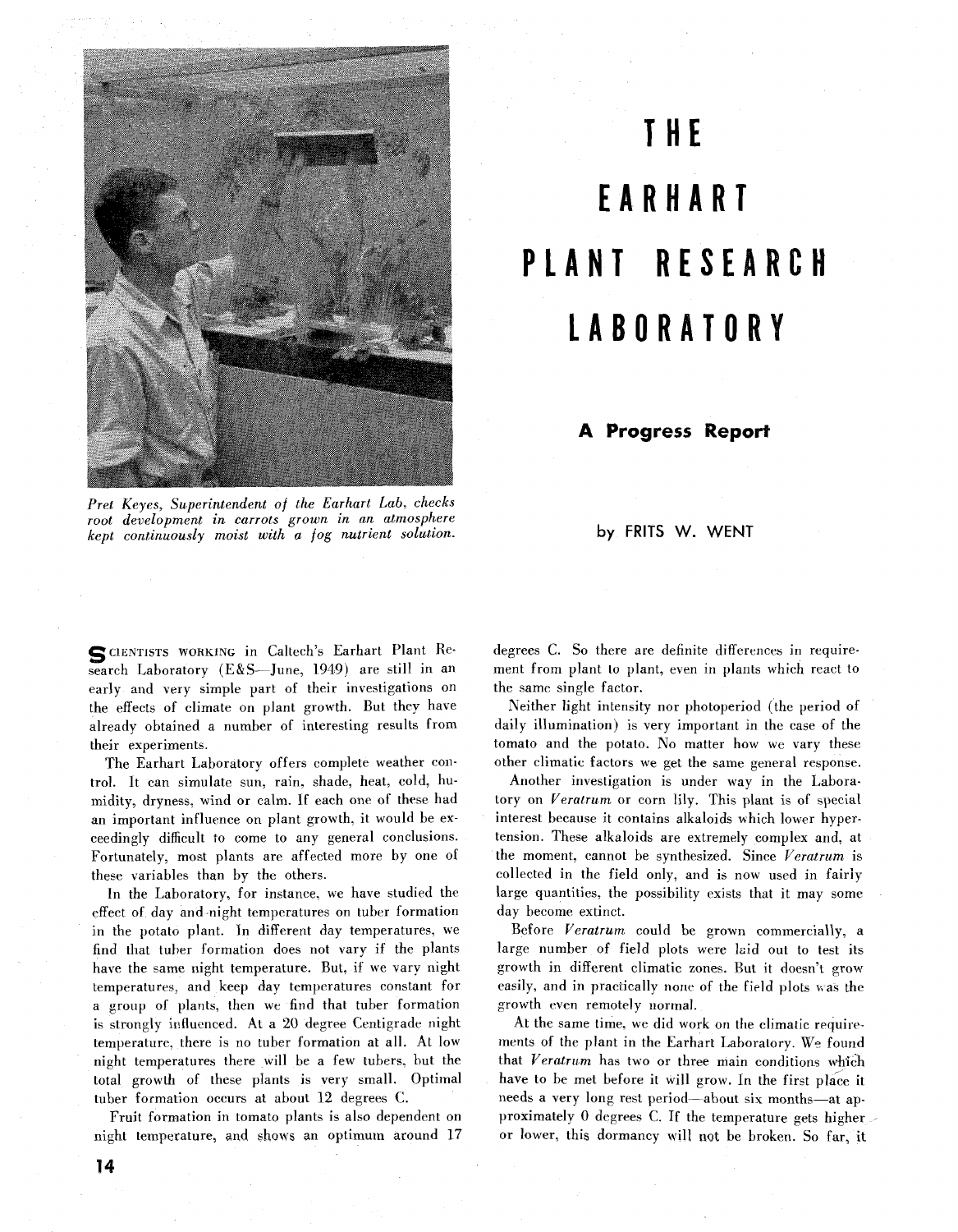has been impossible to break it with any of the chemicals which have been effective on other plants.

In the second place, it needs a cold temperature during its growing period. It must not be *too* cold; 17 degrees C. during the day is about optimum, and the night temperatures should be around 10 degrees *C.* The third requirement, which is absolutely essential, is that the plant have a good root system. This is a difficulty, because the root system develops very slowly. The plants have to be removed with roots and very carefully transplanted it they are to grow again afterwards.

With these three requirements established, we know then what sort of locality *Veratram* will grow in. The right conditions exist in the higher mountains of Northern Washington. Only in the two field plots which were laid out according to the optimal conditions we had established did *Veratrum* grow well.

So here we have the first case in which the climatic region where a plant has to be grown has been selected according to scientific knowledge of its growth requirements.

Another interesting case is the work of Dr. Albert Ulrich with sugar beets. Working in the Earhart Laboratory, he has found that a very important factor for the sugar content of sugar beets is temperature-particularly night temperature. There is a very nice straightline relationship between sugar percentage and night temperature over the 4 to 30 degree range-the lower the night temperature, the higher the sugar content.

In Holland last year growing conditions were such that the beets were low in sugar content at the time harvesting usually begins. Then for cne week the night temperature dropped sharply. **At** the end of that week the sugar percentage had risen considerably.

The director of the Sugar Beet Experiment Station



*These five potato plants were all groivn at the same night temperature (14 degrees C.) but at different* day *temperatures, rising from 17 degrees (left) to 30 degrees (right). Note how top growth is affected by day temperature, but tuber formation remains the same. due to the same night temperature.* 



*African violets in the Laboratory grow best when night temperature is higher than day temperature. Those hewn above were grown at different day temperatures (increasing from left to right) and different night temperatures (increasing from bottom to top).* 

in Bergen op Zoom, remembering Ulrich's results, connected the increase in sugar percentage with the cool nights. Therefore he got in touch with the meteorological observatory and asked what the forecast was for the following week. When low temperatures and bright weather were predicted, he phoned all the sugar factories and told them to stop or decrease production as much as they could. One week later the sugar percentage had run up one more percentage unit and thousands and thousands of dollars were saved by getting higher sugar yield through a delay in harvesting.

A number of other plants have been investigated, and in general we find that the optimal day temperature and the optimal night temperature are different in each case. The optimal day temperature usually is higher than the optimal night temperature. which shows that most plants have adapted themselves to this sequence in nature. where the day is warmer than the night.

The only exception that we know of is the African violet (Saintpaulia). This plant has a remarkably high night temperature requirement, and unless the night temperatures are in the neighborhood of 20 degrees **C.**  or higher the plants grow relatively poorly. When you give them a lower night temperature-for instance,  $10$ or 15 degrees-the plants die. However. if you give them the  $10$  or  $15$  degrees during the day and  $20$  degrees

15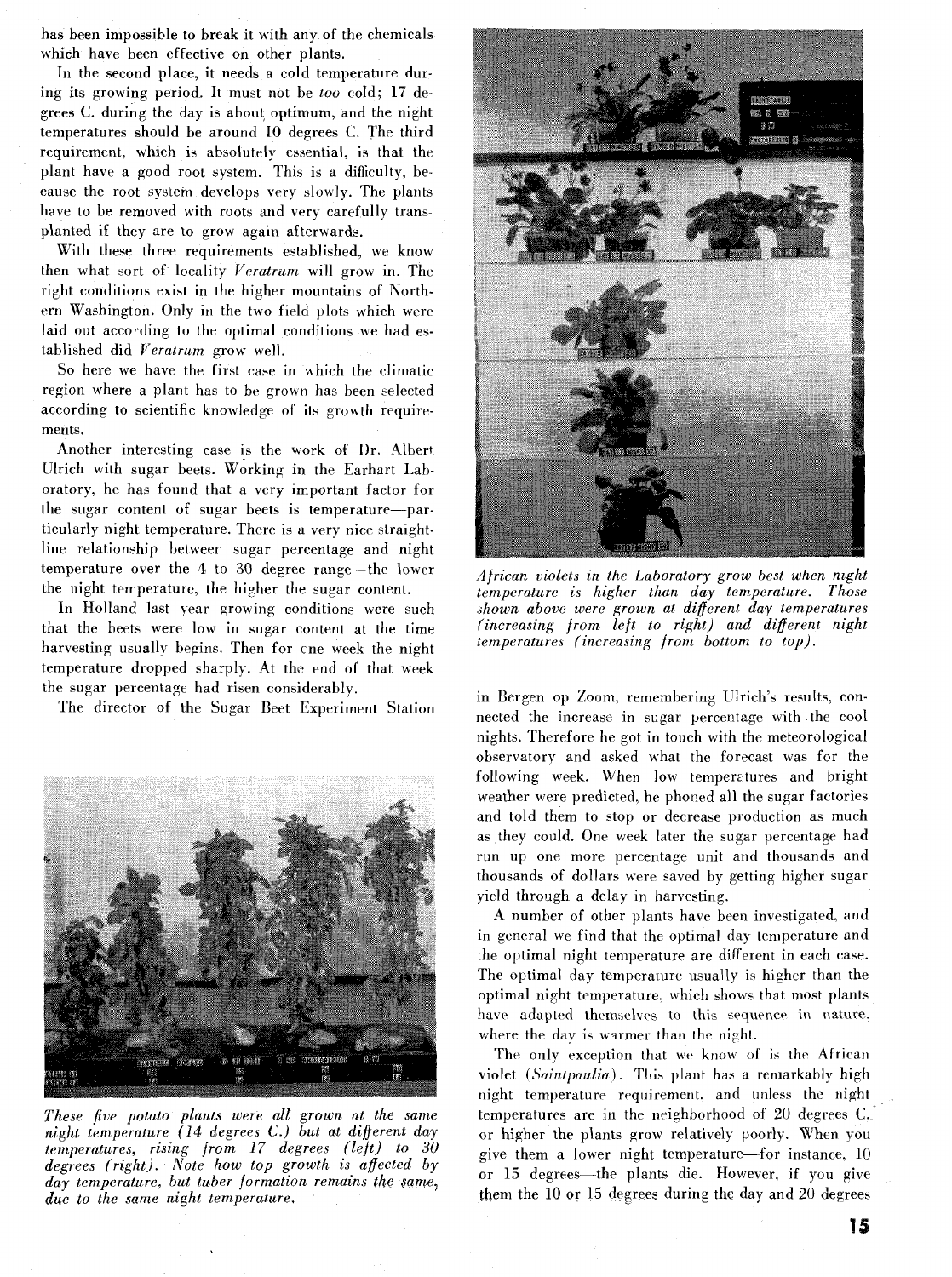

*Effects of temperature and photoperiod on strawberries* 

during the night, you get very large, deeply colored flowers, with deep green foliage.

There is not a single place in the world where the day temperature is lower than the night temperature, so it may be that the relationship we have found between the optimal day and night temperature in this case is completely fortuitous. Yet in most other cases it agrees with what happens in nature.

At present the effects of photoperiod are very well understood in plants; we know pretty well to what extent most plants respond to it. However, in work which is going on now we find more and more often that temperature and photoperiod are interchangeable in certain plants. By giving the proper temperatures, we can bring a plant to flower without changing the photoperiod; we can also bring the plant to flower with photoperiod, but usually not without the right temperature.

Ignorance of these inter-relationships can lead to international misunderstandings. In the U.S.A. the chrysanthemum is considered to be a short-day plant, because it flowers only when the days are shorter than 12 hours. The English are convinced that temperature is the most important factor. because they get chrysanthemums in flower even on long days in summer.

This turns out to be a simple matter of the difference in summer temperatures of the two countries. At high temperatures chrysanthemums are strictly short-day plants. **At** the lower temperatures of the English summer they are more or less indeterminate. So the English can think that the Americans are rather short-sighted in laying so much stress on photoperiodism, and we can think that the English are not too bright in ignoring it so. Actually, both of us are right.

This shows how careful we must be in thinking that our scientific results are independent of geographic location. Not until we have laboratories like Earhart everywhere in the world will botanists be independent *of*  geography.

Work on strawberries has produced some interesting results on the inter-relation between photoperiodism and temperature. Strawberries were generally considered to be short-day plants; that is to say, they need a short-day period before they actually come into flower and bear fruit.

In this case the day temperature **is** the all-important factor; the night temperature has very little to do with their development. At 20 degrees and 17 degrees (see chart at left) flowering and fruiting occur only in an 8-hour photoperiod. **At** 14 degrees they occur in both 8 and 12-hour photoperiods, and at 10 degrees and *6* degrees we get flowering and fruiting even at 24 hours of light. Also. the lower the day temperature is, the larger the fruits are.

The same thing is true for tomatoes. but here it is a low night temperature that causes large fruits. So here again photoperiod and temperature seem to be more or less comparable; both of them can do the same thing.

In the Earhart Laboratory we can also study a particular process in detail, and under controlled conditions find out how this process works. The biochemical aspects of photosynthesis ( the  $CO<sub>2</sub>$ -reduction process occurring in green leaves in light) have been thoroughly studied, but practically no effort has been made to find out under which environmental conditions  $CO<sub>2</sub>$ -reduction occurs most efficiently.

Theoretically, 30 percent of the light energy from the sun can be transformed into chemical energy by a plant. and laid down as carbohydrate material. In reality, only 1 percent, or at the most. 2 percent of the lighl energy falling on, say, a cornfield can be harvested as plant material.

In recent work, it was found that this low efficiency in field-grown plants is largely due to unfavorable en-CONTINUED ON PAGE **18** 



*Pea plants show remarkable uniformity when grown in uniform conditions of the Earhart Lab. Picture was taken Dec. 14. Dates show when seeds were planted.*